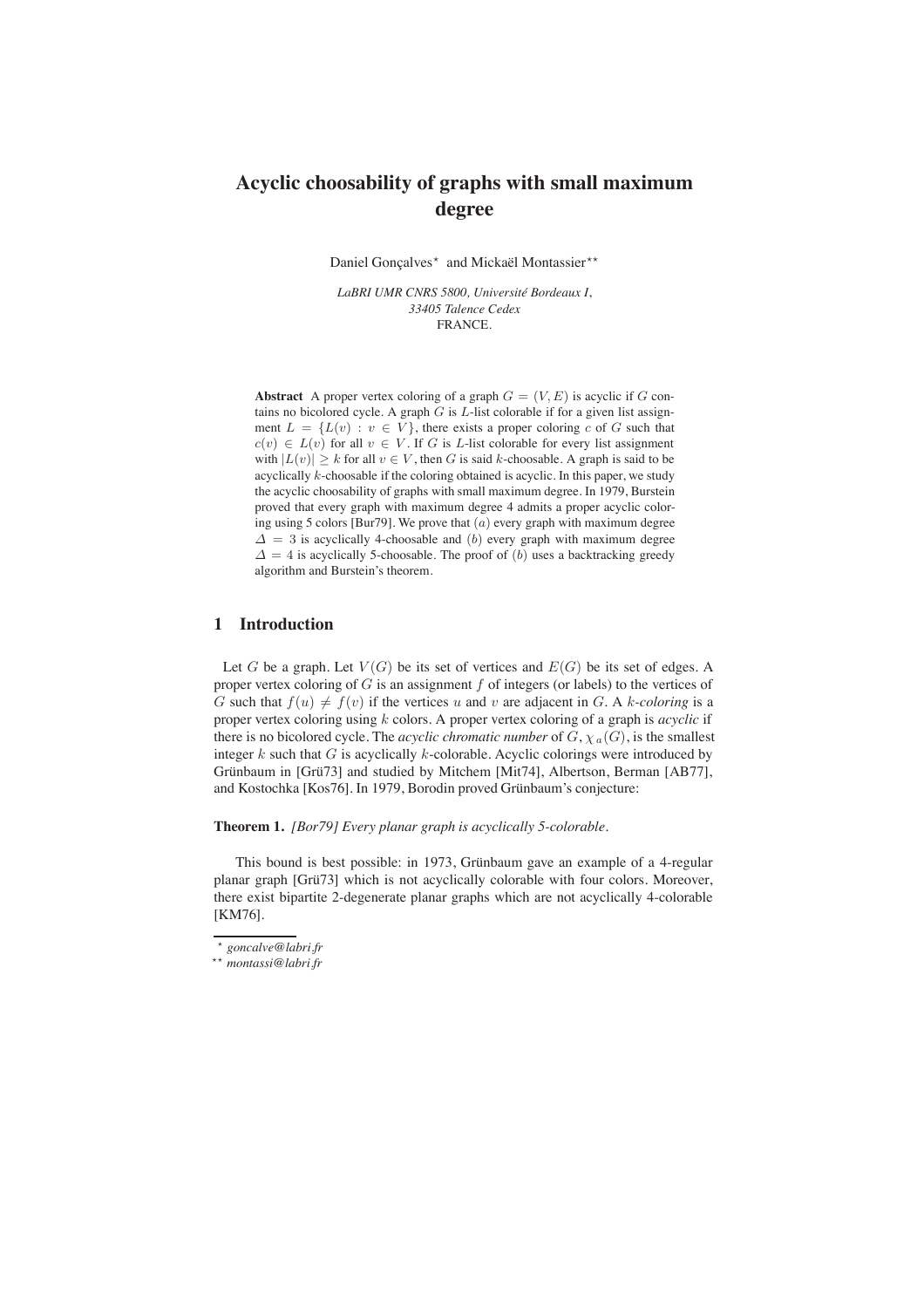Borodin, Kostochka and Woodall improved this bound for planar graphs with a given girth. We recall that the girth of a graph is the length of its shortest cycle.

## **Theorem 2.** *[BKW99]*

- *1. Every planar graph with girth at least 7 is acyclically 3-colorable.*
- *2. Every planar graph with girth at least 5 is acyclically 4-colorable.*

In 1979, Burstein studied graphs with small maximum degree and proved :

**Theorem 3.** *[Bur79] Every graph with maximum degree 4 is acyclically 5-colorable.*

There are graphs with maximum degree 4 which need 5 colors, for example  $K_5$ .

A graph G is L-list colorable if for a given list assignment  $L = \{L(v) : v \in V(G)\}\$ there is a coloring c of the vertices such that  $c(v) \in L(v)$  and  $c(v) \neq c(u)$  if u and v are adjacent in G. If G is L-list colorable for every list assignment with  $|L(v)| \geq k$  for all  $v \in V(G)$ , then G is said k-choosable. In [Voi93], Voigt proved that there are planar graphs which are not 4-choosable, and in [Tho94], Thomassen proved that every planar graph is 5-choosable. In this paper we focus on acyclic choosability of graphs. This is, for which value k, any list assignement L, with  $|L(v)| \ge k$  for all  $v \in V(G)$ , allow an acyclic coloring of G. In [BFDFK+02], the following theorem is proved and the next conjecture is given:

**Theorem 4.** *[BFDFK*<sup>+</sup>*02] Every planar graph is acyclically 7-choosable.*

This means that for any given list assignment L, with  $|L(v)| \ge 7$  for all  $v \in V(G)$ , there is an acyclic coloring c of G, such that it is possible to choose for each vertex  $v$  a color in  $L(v)$ . The *acyclic list chromatic number* of  $G, \chi_a^l(G)$ , is the smallest integer k such that  $G$  is acyclically  $k$ -choosable.

*Conjecture 1.* [BFDFK<sup>+</sup>02] Every planar graph is acyclically 5-choosable.

In 2004, Montassier, Ochem and Raspaud studied the acyclic choosability of graphs with bounded maximum average degree. The maximum average degree,  $Mad(G)$ , of the graph  $G$  is defined as

$$
Mad(G) = \max\{2|E(H)|/|V(H)|, H \subseteq G\}
$$

#### **Theorem 5.** *[MOR04]*

:

*1. Every graph G* with  $Mad(G) < \frac{8}{3}$  *is acyclically 3-choosable.* 

2. Every graph G with  $Mad(G) < \frac{19}{6}$  is acyclically 4-choosable.

3. Every graph G with  $Mad(G) < \frac{24}{7}$  is acyclically 5-choosable.

In [MS04], the authors gave an upper bound on  $\chi_a^l$  for the graphs with bounded degree

**Theorem 6.** [MS04] Let G be a graph with maximum degree  $\Delta$ , then  $\chi_a^l(G) \leq \lceil 50 \Delta^{4/3} \rceil$ .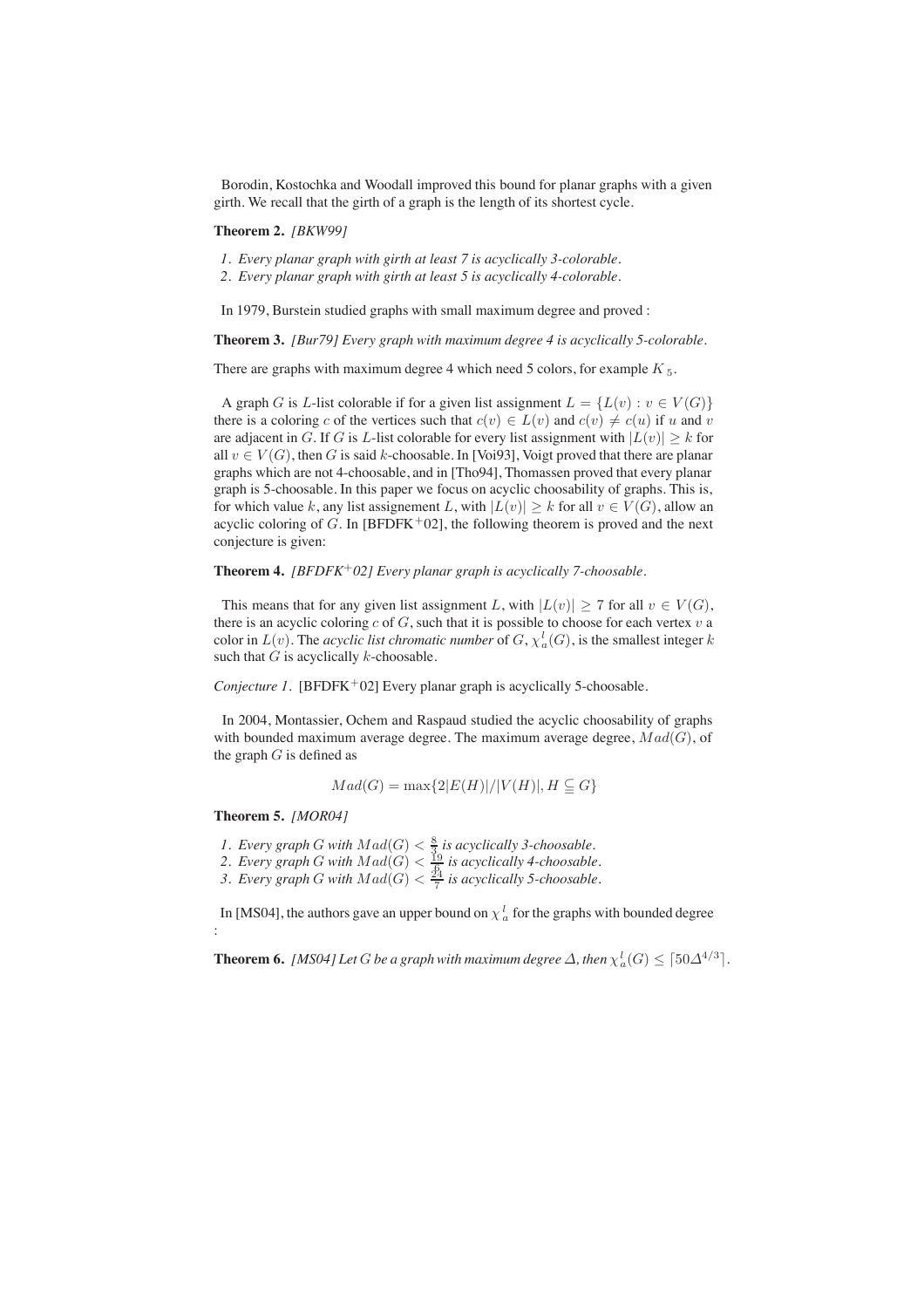In this paper, we improve this bound for graphs with small maximum degree. The case with  $\Delta$  < 2 is trivial. Indeed, trees (including paths) are clearly 2-choosable, and cycles are 3-choosable. Our results are stated in the following theorems.

**Theorem 7.** Let G be a graph with maximum degree  $\Delta \leq 3$ , then  $\chi_a^l(G) \leq 4$ .

**Theorem 8.** Let G be a graph with maximum degree  $\Delta \leq 4$ , then  $\chi_a^l(G) \leq 5$ .

Note that Theorem 8 improves Burstein's result on maximum degree four graphs. In what follows, we call  $k$ -vertex a vertex of degree k. The next section is dedicated to the proof of Theorem 7. In Section 3, we prove Theorem 8.

# **2 Proof of Theorem 7**

Let H be a counterexample to Theorem 7 with minimum order. Let  $L = \{L(v) :$  $v \in V(H)$  be a list assignment such that there exists no extracted acyclic coloring. Let c be a proper coloring of H, with  $c(v) \in L(v)$  for all  $v \in V(H)$ , such that the number a of bicolored cycles is minimal. There is such coloring, since cubic graphs are 4-choosable. Let C be a bicolored cycle. We prove that we can recolor a part of C such that C is 3-colored and the total number of bicolored cycle is at most  $a-1$ . The coloring obtained contradicts the minimality of  $a$ , completing the proof.

*Claim.* The counterexample  $H$  does not contain 1-vertices nor 2-vertices, so  $H$  is 3regular.

- *Proof.* 1. Suppose that H contains a 1-vertex u adjacent to a vertex v. By minimality of H, the graph  $H' = H \setminus \{u\}$  is acyclically 4-choosable. Let c be an acyclic coloring of H' such that  $c(v) \in L(v)$  for all  $v \in V(H')$ . We extend this coloring to H by coloring u with any color in  $L(u) \setminus \{c(v)\}\)$ . Since u cannot be in a cycle, the coloring obtained is an acyclic coloring of  $H$ , contradicting the definition of  $H$ .
- 2. Suppose that  $H$  contains a 2-vertex  $v$  adjacent to two other vertices  $u$  and  $w$ . By minimality of H, the graph  $H' = (V(H) \setminus \{v\}, E(H) \setminus \{uv, vw\} \cup \{uw\})$  is acyclically 4-choosable. There is an acyclic coloring  $c$  of  $H'$  which we can extend to H by coloring v with a color in  $L(v) \setminus \{c(u), c(w)\}\$ . Indeed, v cannot be part of a bicolored cycle since  $c(u) \neq c(w)$ , u and v being adjacent in  $H'$ .

Assume w.l.o.g. that the cycle  $C = x_1x_2x_3...x_k$  with  $k \ge 4$  is bicolored using the colors 1 and 2, with  $c(x_1)=1$ . Each vertex  $x_i$  is adjacent to the vertices  $x_{i-1}, x_{i+1}$ , and  $y_i$ . Each vertex  $y_i$  is adjacent to  $x_i$  and to two other vertices  $z_i$ ,  $t_i$  (see Figure 1). The vertices  $x_i, y_j, z_k, t_l$  are not necessarily distinct. We consider two cases according to the color of the vertex  $y_3$ : first case,  $y_3$  is colored with a color used in C, so  $c(y_3)=2$ ; second case,  $y_3$  is not colored 1 or 2, let  $c(y_3)=3$ .

1. Suppose that  $c(y_3)=2$ . We know that  $1 \in L(x_3)$ . The vertex  $x_3$  cannot be colored 2 because its neighbours are colored 2. There is at most two other problematic colors, say 3 and 4, because they create bicolored cycles passing through  $y_2, x_2, x_3, y_3$ , and  $z_3$  and through  $y_4$ ,  $x_4$ ,  $x_3$ ,  $y_3$ , and  $t_3$ . So we consider that  $L(x_3) = \{1, 2, 3, 4\}$ ,  $c(y_2) = c(z_3) = 3$  and  $c(y_4) = c(t_3) = 4$ . In this case we have to modify  $c(y_3)$ . We color  $y_3$  with a color in  $L(y_3) \setminus \{2, 3, 4\}$ . Then we finally color  $x_3$  with 3 or 4.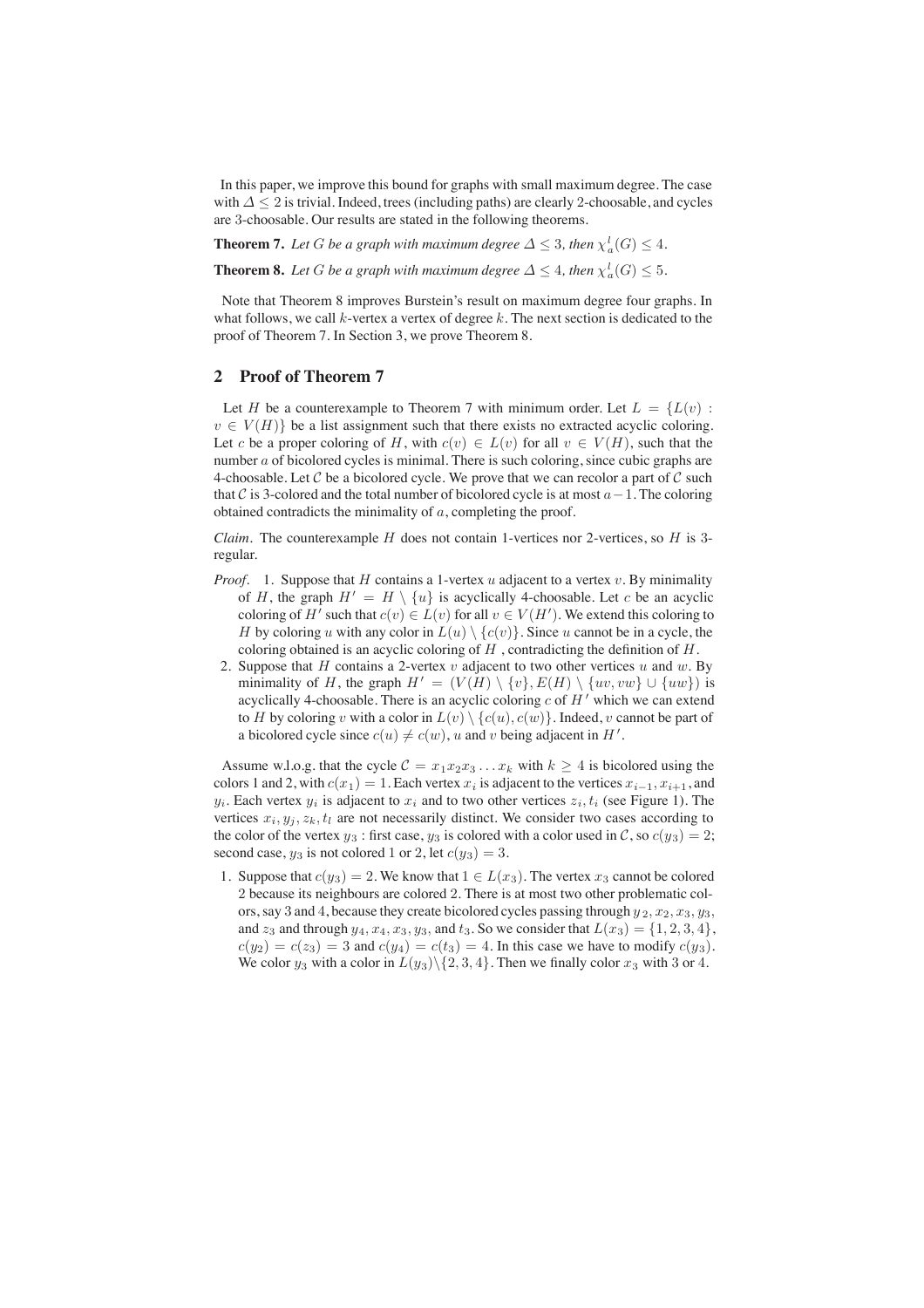

2. Suppose that  $c(y_3)=3$ . We know that  $1 \in L(x_3)$ . The vertex  $x_3$  cannot be colored 2 or 3 because its neighbours are colored 2 or 3. There is at most one other problematic color, say 4, because it creates a bicolored cycle passing through  $y_2, x_2, x_3, x_4$ , and  $y_4$ . So we consider that  $L(x_3) = \{1, 2, 3, 4\}$  and  $c(y_2) = c(y_4) = 4$ . If there was a color  $b \in L(x_2) \setminus \{1, 2, 3, 4\}$ , we could set  $c(x_2) = b$  and  $c(x_3) = 1$ . So we consider that  $L(x_2) = L(x_4) = \{1, 2, 3, 4\}$ . In this case we can let  $c(x_2) =$  $c(x_4)=3$  and  $c(x_3)=2$ .

This completes the proof of Theorem 7.

## **3 Proof of Theorem 8**

Let  $H$  be a counterexample to Theorem 8 with minimum order, and  $L$  a list assignment such that there is no extracted acyclic coloring. In the first subsection, we prove some structural properties of  $H$ , that will allow us to use an algorithm (presented in the second and in the third subsection) which gives an acyclic coloring of  $H$  from  $L$ , contradicting the definition of L.

#### **3.1 Structural properties of** H

*Claim.* The counterexample *H* is 4-regular.

*Proof.* 1. *H* does not contain any 1-vertices nor 2-vertices (see the first claim).

2. H does not contain any 3-vertices. Suppose that H contains a 3-vertex  $v$  adjacent to three vertices  $x, y, z$  with  $d(x) \geq 3, d(y) \geq 3, d(z) \geq 3$ . Let  $x_1, x_2, (x_3)$  if  $d(x)=4$ ) be the other neighbours of x  $(y_1, y_2, y_3)$  for y and  $z_1, z_2, z_3$  for z). By minimality of H, the graph  $H' = (V(H) \setminus \{v\}, E(H) \setminus \{vx, vy, vz\} \cup \{xy\})$  is acyclically 5-choosable. So, there is an acyclic coloring c of H'. If  $c(x)$ ,  $c(y)$ ,  $c(z)$ are all distinct, it is easy to extend the coloring  $c$  to  $H$  by coloring  $v$  with a color different from  $c(x)$ ,  $c(y)$ ,  $c(z)$ . Hence suppose that w.l.o.g.  $c(x) = c(z) = 1$  and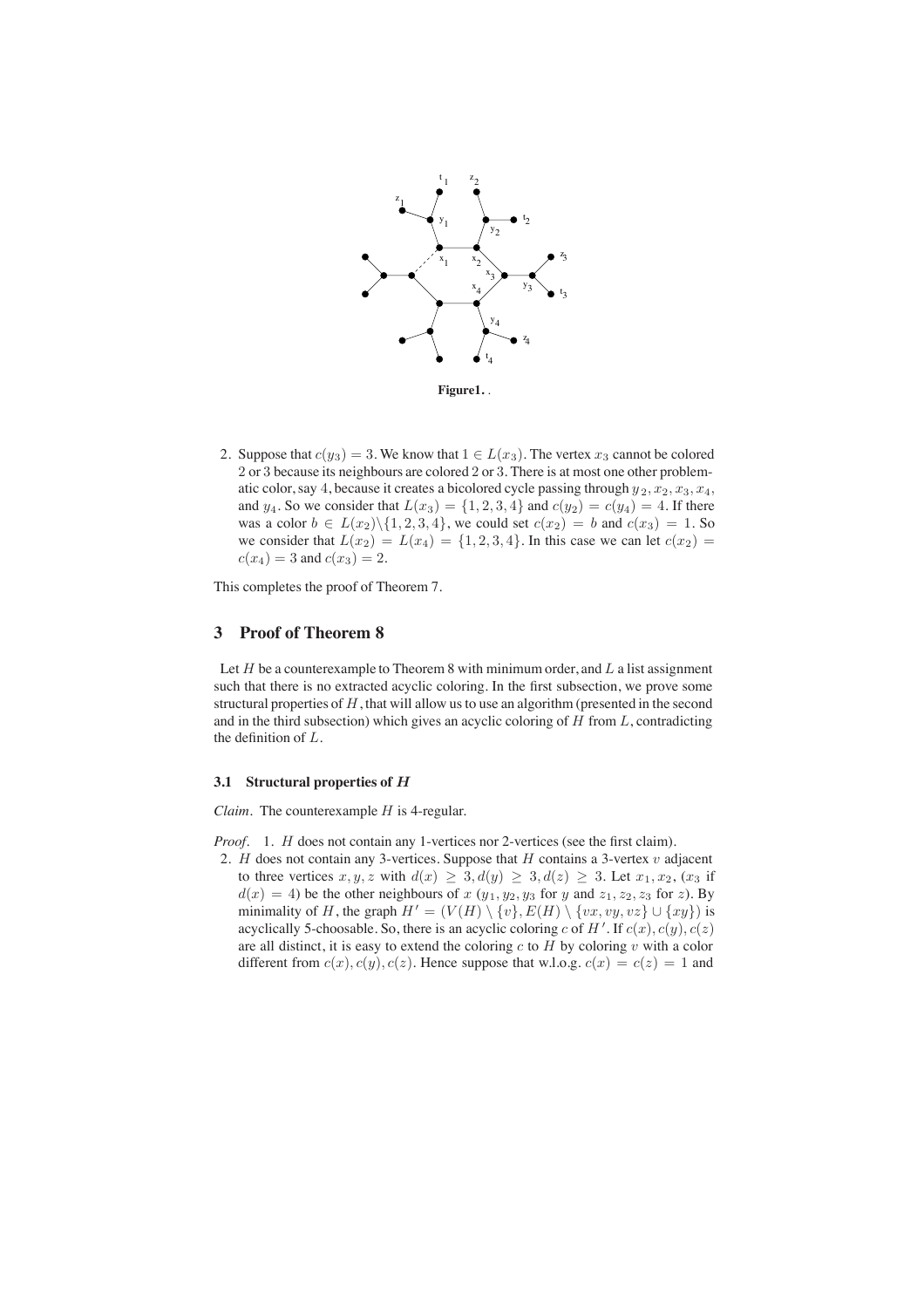$c(y)=2$ . Observe that if  $L(v) \neq \{1, 2, c(x_1), c(x_2), c(x_3)\}\,$ , we can extend the coloring c to H. So,  $L(v) = \{1, 2, c(x_1), c(x_2), c(x_3)\}\$  and  $\{c(x_1), c(x_2), c(x_3)\}$  ${c(z_1), c(z_2), c(z_3)} = {3, 4, 5}$ . If  $L(x) \neq {1, 2, 3, 4, 5}$ , we are done : we color x with a color different from 1,2,3,4,5; the colors of  $x, y, z$  are all distinct and finally we color v. For the same reason,  $L(z) = \{1, 2, 3, 4, 5\}$ . In this case, we recolor x and  $z$  with 2 and we color  $v$  with 1.

*Claim.* All the cut vertices of H are incident to a bridge.

*Proof.* By contradiction, let v be a cut vertex with neighbours  $x_1, x_2, y_1$  and  $y_2$  such that  $x_1$  and  $x_2$  (resp.  $y_1$  and  $y_2$ ) are in the same connected component of  $G\backslash \{v\}$ . Let G' be the graph  $G \setminus \{v\}$  with the edges  $x_1x_2$  and  $y_1y_2$ . Since G' is smaller than G it has an acyclic coloring c where  $c(x_1) \neq c(x_2)$  and  $c(y_1) \neq c(y_2)$ . If we consider this coloring in the graph  $G$ , the only uncolored vertex is v and since it is a cut vertex, whatever its assigned color we cannot create a bicolored cycle going through  $x_i v y_i$ . Furthermore, since  $c(x_1) \neq c(x_2)$  (resp.  $c(y_1) \neq c(y_2)$ ) we cannot create a bicolored cycle going through  $x_1vx_2$  (resp.  $y_1vy_2$ ). So v can be colored with a color in  $L(v)\setminus \{c(x_1), c(x_2), c(y_1), c(y_2)\}.$ 

*Claim.* The graph  $H$  contains an edge  $uv$  such that :

- 1.  $L(u) \neq L(v)$ .
- 2. The edge  $uv$  is not a bridge.
- 3. The vertex  $u$  is not incident to a bridge.
- *Proof.* 1. If  $\forall v \in V(H)$ ,  $L(v) = \{1, 2, 3, 4, 5\}$ , then by Burstein's Theorem, there exists an acyclic coloring  $c$  of  $H$ , which contradicts the definition of  $H$ . Hence, there exists an edge uv with  $L(u) \neq L(v)$ .
- 2. By contradiction, suppose that all the edges uv with  $L(u) \neq L(v)$  are bridges. Let  $S$  be the set of such edges. The graph obtained from  $H$  by removing the edges of S is composed of several components  $C_1, \ldots, C_k$  with  $k \geq 2$  such that the lists of the vertices of a same component are all equal, i.e.  $\forall v \in V(C_i)$ ,  $L(v) = L_i$ . By minimality of H, the graph  $H' = H \setminus C_1$  is acyclically 5-choosable; so, we can extract from the list assignment L an acyclic coloring  $c$  of  $H'$ . Independently, we can color  $C_1$  with Burstein's Theorem (since  $\forall v \in V(C_1), L(v_1) = L_1$ ). Finally, we can extend the coloring c of  $H'$  to  $H$  by permuting two colors of  $C_1$  if necessary.
- 3. We prove that  $H$  contains at most one bridge. By contradiction. Suppose that  $H$ contains two bridges  $u_1u_2$  and  $v_2v_3$ , which separate H into three components  $C_1, C_2, C_3$ , such that  $u_1 \in C_1, u_2, v_2 \in C_2, v_3 \in C_3$ , and  $|C_1| \leq |C_3|$ . By minimality of H, the graph  $H'$  induced by the vertices of  $C_2$  and  $C_3$  is acyclically 5-choosable. So, there exists an acyclic coloring  $c_{H'}$  of  $H'$ . As well, the graph H'' induced by the vertices of  $C_1$  admits an acyclic coloring  $c_{H''}$  of H''. Now, if the colors assigned to the endpoints of  $u_1u_2$  are distinct, we can extend the colorings  $c_{H'}$  and  $c_{H''}$  to H. If not, this implies that all the acyclic colorings  $c_{H''}$  of  $C_1$  verify  $c_{H''}(u_1) = a = c_{H'}(u_2)$ . So, the graph F composed by two copies of  $H''$  and an edge linking the copies of  $u_1$  is a counterexample and  $|V(F)| = 2|V(C_1)| \leq |V(C_1)| + |V(C_3)| < |V(H)|$  which contradicts the definition of H.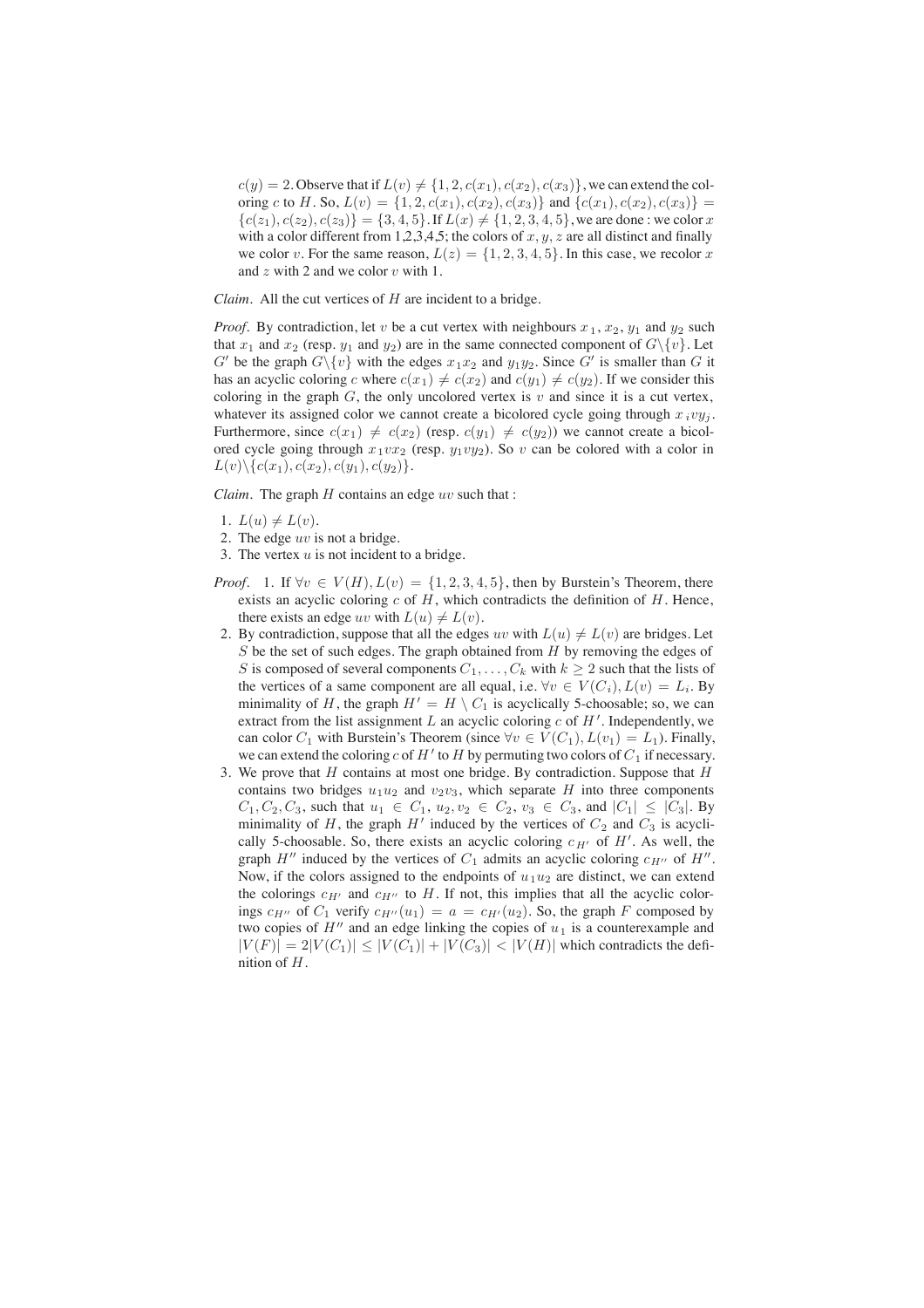From now, we suppose that we have an edge uv, which is not a bridge, with  $L(u) \neq$  $L(v)$  and such that u is not a cut vertex.

*Claim.* There is an order  $x_1, x_2, \ldots, x_n$  on the vertices, such that  $x_1$  and  $x_n$  are adjacent,  $L(x_1) \neq L(x_n)$ , and the vertices  $x_i$ , with  $i < n$ , have a neighbour  $x_j$  with  $j>i.$ 

*Proof.* Since u is not a cut vertex, consider a spanning tree T of  $H \setminus \{u\}$  rooted in v. Let  $x_1 = u$  and order the others vertices from  $x_2$  to  $x_n$ , according to a post order walk on T. Notice that  $x_n = v$  and for  $i < n$ , each  $x_i$  has a father in T which is posterior in the order.

In the next subsections, we use this order to acyclically color the vertices of  $H$ . We will successively color  $x_1, x_2, \ldots, x_n$ . During this process, when we color  $x_i$ , we may change the color of  $x_j$ , for  $1 < j < i < n$ . Note that the color of  $x_1$  remains unchanged until coloring  $x_n$ . At the beginning there is no constraints; so, let the color of  $x_1$  be such that  $c(x_1) \in L(x_1) \setminus L(x_n)$ . In the next subsection we explain how to color the vertices  $x_i$ , for  $i < n$ . In the last subsection, we finally color  $x_n$ ; that will complete the proof of Theorem 8.

#### **3.2** The backtracking greedy algorithm : the coloring of  $x_i, 1 \leq i \leq n$

At Step 1, we colored  $x_1$  with a color a with  $a \notin L(x_n)$ . The following Claim allow us to color all the vertices until  $x_{n-1}$ .

*Claim.* Let c be a partial acyclic coloring of H on the vertices  $\{x_1, \ldots, x_{i-1}\}\.$  Then, there exists a partial acyclic coloring c' of H on the vertices  $\{x_1, \ldots, x_i\}$ ,  $i < n$ , which do not modify the color of  $x_1$ .

*Proof.* Let c be a partial acyclic coloring of H on the vertices  $\{x_1, \ldots, x_{i-1}\}$ . We would like to extend the coloring c to  $x_i$ . We know that  $x_i$  has at most three colored neighbours by the definition of the order. Let  $x_j, x_k, x_l$  be these vertices. We consider two cases following the adjacency of  $x_i$  to  $x_1$ . However, the analysis are almost the same.

- 1. The vertex  $x_i$  is adjacent to  $x_1, x_i, x_k$ . We recall that  $x_1$  is adjacent to  $x_n$  which is not colored. Let  $x_1^1, x_1^2$  be the other neighbours of  $x_1$ . Let  $x_j^1, x_j^2, x_j^3$  be the other neighbours of  $x_j$  ( $x_k^1, x_k^2, x_k^3$  for  $x_k$ ). We consider the different cases following the coloring of  $x_j, x_k$ .
	- 1.1. The colors of  $x_j, x_k, x_1$  are all distinct. We just let  $c'(x_i) \in L(x_i) \setminus \{c(x_j),$  $c(x_k), c(x_1)\}.$
	- 1.2. A color appears exactly twice on  $x_j, x_k, x_1$ .
		- 1.2.1. The color of  $x_1$  appears twice. W.l.o.g., suppose that  $c(x_1) = c(x_i) = a$ and  $c(x_k) = 1, a \neq 1$ . We just let  $c'(x_i) \in L(x_i) \setminus \{1, a, c(x_1^1), c(x_1^2)\}\$ (we recall that  $x_1$  is adjacent to  $x_n$  which is not colored).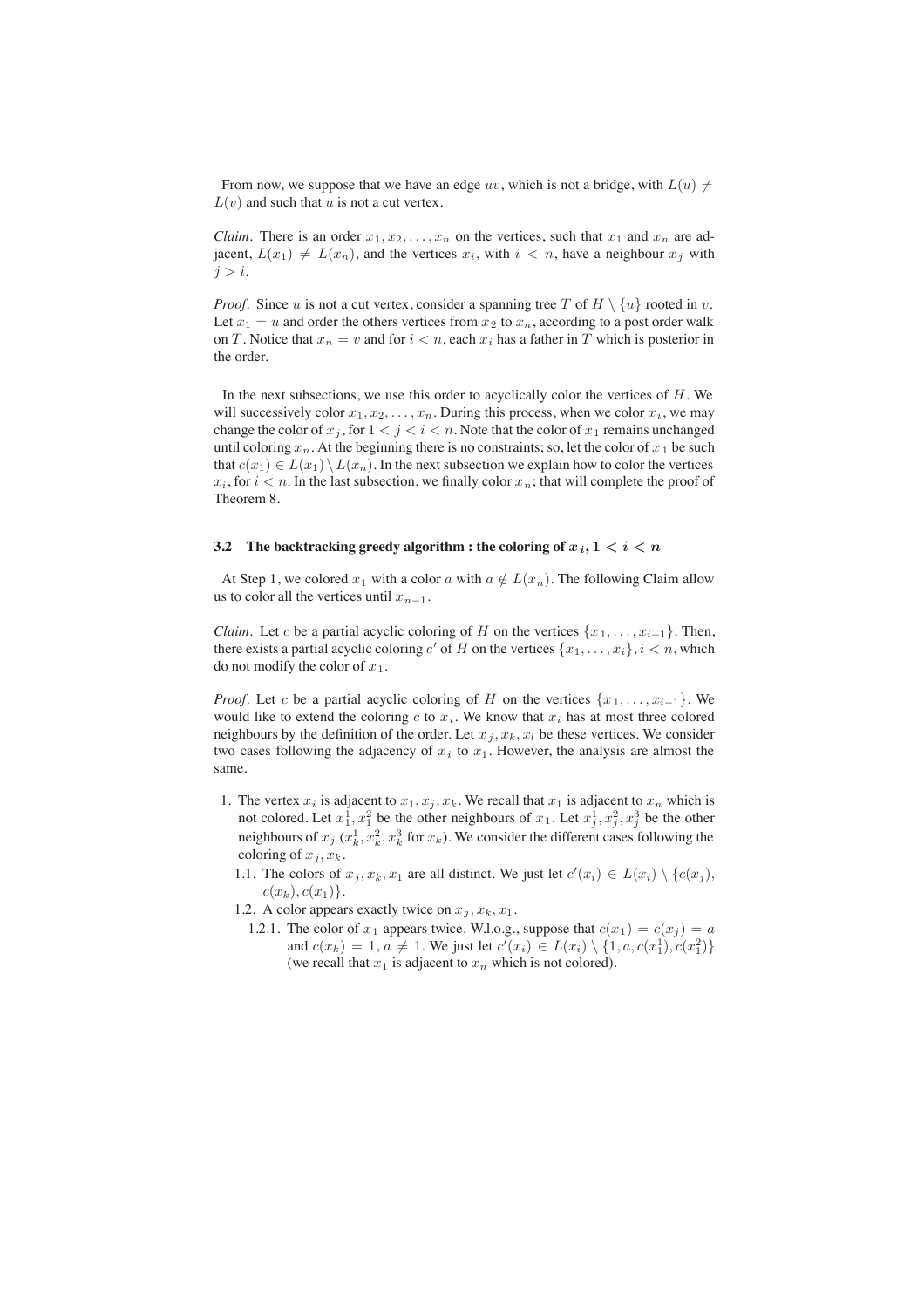- 1.2.2. A color different from  $c(x_1)$  appears twice. Let  $c(x_i) = c(x_k) = 1$  and  $c(x_1) = a, a \neq 1$ . If  $L(x_i) \neq \{1, a, c(x_j^1), c(x_j^2), c(x_j^3)\}\)$ , we are done : we could color  $x_i$  with  $c'(x_i) \in L(x_i) \setminus \{1, a, c(x_j^1), c(x_j^2), c(x_j^3)\}.$ Hence,  $L(x_i) = \{1, a, c(x_j^1), c(x_j^2), c(x_j^3)\}\$  and  $\{c(x_j^1), c(x_j^2), c(x_j^3)\} =$  ${c(x_k^1), c(x_k^2), c(x_k^3)}$ . Set  ${c(x_k^1), c(x_k^2), c(x_k^3)} = {2, 3, 4}$ . Now, we recolor  $x_j$  with a color different from 1, 2, 3, 4 and we get case 1.1 or 1.2.1.
- 1.3. A color appears three times. So, suppose that  $c(x_1) = c(x_j) = c(x_k) = a$ . It is easy to see that if we cannot color  $x_i$ , this implies that all the neighbours of  $x_1$  (resp.  $x_j, x_k$ ) have distinct colors. So we recolor  $x_j$  with a color different from  $a, c(x_j^1), c(x_j^2), c(x_j^3)$  and we get case 1.2.1.
- 2. The vertex  $x_i$  is not adjacent to  $x_1$ . Let  $x_j^1, x_j^2, x_j^3$  be the other neighbours of  $x_j$  $(x_k^1, x_k^2, x_k^3$  for  $x_k$  and  $x_l^1, x_l^2, x_l^3$  for  $x_l$ ). Following the coloring of the vertices of  $x_j, x_k, x_l$ , we consider the different cases :
	- 2.1. The colors of  $x_j, x_k, x_l$  are all distinct. We just color  $x_i$  with  $(x_i) \in L(x_i) \setminus$  ${c(x_i), c(x_k), c(x_l)}.$
	- 2.2. A color appears exactly twice on  $x_j$ ,  $x_k$ ,  $x_l$ . W.l.o.g. We suppose that  $c(x_j)$  =  $c(x_k) = 1$  and  $c(x_l) = 2$ . If  $L(x_i) \neq \{1, 2, c(x_j^1), c(x_j^2), c(x_j^3)\}\)$ , we are done :  $\mathrm{let}\, c'(x_i) \in L(x_i) \backslash \{1, 2, c(x_j^1), c(x_j^2), c(x_j^3)\}.$  So,  $L(x_i) = \{1, 2, c(x_j^1), c(x_j^2), c(x_j^2), c(x_j^3)\}.$  $c(x_j^3) \}$  and  $\{c(x_j^1), c(x_j^2), c(x_j^3) \} = \{c(x_k^1), c(x_k^2), c(x_k^3) \}$ ; say  $\{c(x_j^1), c(x_j^2),$  $c(x_j^3)$ } = {3, 4, 5}. Now, if  $L(x_j) \neq \{1, 2, 3, 4, 5\}$ , we recolor  $x_j$  such that  $c'(x_j) \in L(x_j) \setminus \{1, 2, 3, 4, 5\}$  and let  $c'(x_i) \in L(x_i) \setminus \{c'(x_j), c'(x_k), c'(x_l)\}.$ Consequently,  $L(x_i) = \{1, 2, 3, 4, 5\}$  and for the same reason,  $L(x_k) =$  $\{1, 2, 3, 4, 5\}$ . In this case, let  $c'(x_j) = c'(x_k) = 2$ , and  $c'(x_i) = 1$ .
	- 2.3. A color appears three times on  $x_j, x_k, x_l$ . It is easy to observe that if we cannot color  $x_i$ , this implies that at least one vertex of  $x_j, x_k, x_l$  has a neighbourhood colored with three distinct colors. Hence we can recolor this vertex with a different color and get case 2.2.

### **3.3** The final step : the coloring of  $x_n$

At this point, we have a partial acyclic coloring such that  $c(x_1) = a$  with  $a \notin L(x_n)$ . Let  $x_1, u, v, w$  be the neighbourhood  $N(x_n)$  of  $x_n$ . Let  $u_1, u_2, u_3$  be the other neighbours of  $u$   $(v_1, v_2, v_3$  for  $v$ , and  $w_1, w_2, w_3$  for  $w$ , and  $x_1^1, x_1^2, x_1^3$  for  $x_1$ ).

We show that we can extend the partial acyclic coloring to  $x_n$  by recoloring if necessary one or some vertices of  $N(x_n)$ . For this, we consider the different cases according to the coloring of  $N(x_n)$ :

- 1. The vertices of  $N(x_n)$  have all distinct colors. In this case, it is easy to extend the coloring to  $x_n$  by coloring  $x_n$  with  $c(x_n) \in L(x_n) \setminus \{c(u), c(v), c(w)\}\)$  (recall that  $c(x_1) \notin L(x_n)$ ).
- 2. Exactly one color appears twice in  $N(x_n)$ :
	- 2.1. Suppose that  $c(u) = c(v) \neq a$ ,  $c(w) \neq c(u)$ ,  $c(w) \neq a$ . If we can color  $x_n$ with a color different from  $c(u)$ ,  $c(w)$ ,  $c(u_1)$ ,  $c(u_2)$ ,  $c(u_3)$  ( $a \notin L(x_n)$ ), we are done. Hence,  $L(x_n) = \{c(u), c(w), c(u_1), c(u_2), c(u_3)\}$ ; the colors of the  $u_i$  are distincts, the colors of the  $v_i$  are distinct and  $\{c(u_1), c(u_2), c(u_3)\}$  =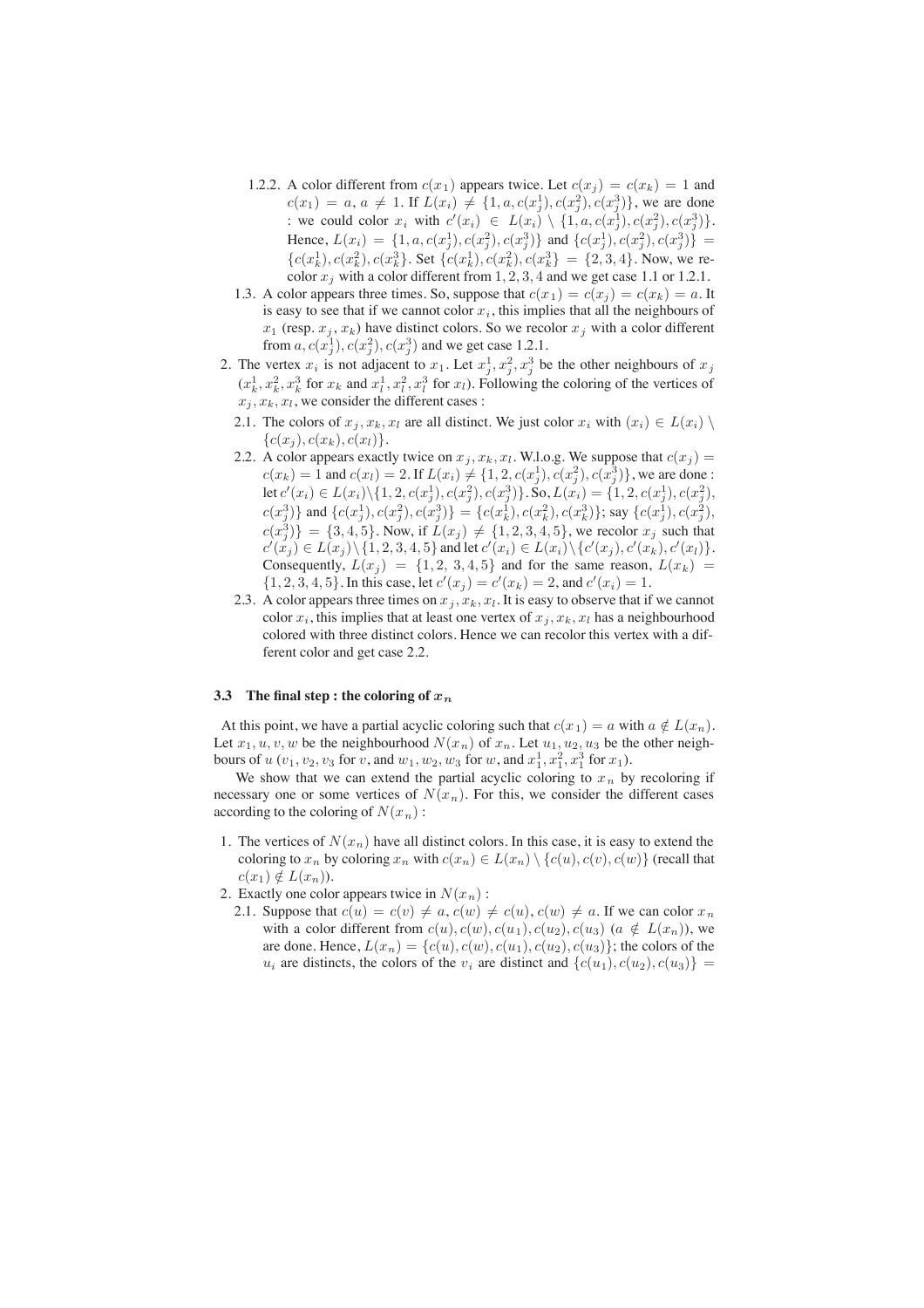${c(v_1), c(v_2), c(v_3)}$ . Now, we color  $x_n$  with  $c(u)$  and we recolor u and v with a proper color. The coloring obtained is acyclic.

- 2.2. The color of  $x_1$ , i.e. a, appears twice. Set  $c(u) = c(x_1) = a, c(v) = b$ , and  $c(w) = c(a, b, c$  are distinct). If  $L(x_n) \neq \{b, c, c(u_1), c(u_2), c(u_3)\}\)$ , we can color  $x_n$  (with a color different from these of  $v, w, u_1, u_2, u_3$ ) and the coloring obtained is an acyclic coloring. Otherwise, this implies that : the colors of the  $u_i$  are distinct  $(i = 1, 2, 3)$ ; the colors of the  $x_1^i$  are distinct;  $S =$  ${c(u_1), c(u_2), c(u_3)} = {c(x_1^1), c(x_1^2), c(x_1^3)}$ ,  $a \notin S$ , and  $L(x_n) = {c(u_1)}$ ,  $c(u_2), c(u_3), b, c\}$ . Now, we recolor u with a color different from  $c(u_1), c(u_2),$  $c(u_3)$ , a. If this new color is equal to b or c, we have case 2.1, else, we have case 1.
- 3. Exactly two colors appear twice. W.l.o.g., set  $c(u) = c(v) = 1$  and  $c(w) = c(x_1) = 1$  $\overline{a}$ .

First, we show that  $L(x_n)$  contains necessarily the color 1. If  $1 \notin L(x_n)$ , say  $L(x_n) = \{2, 3, 4, 5, 6\}$ . If we cannot color  $x_n$ , this implies that there exists at least one of the vertices  $u, v, w, x_1$  whose the neighbours have distinct colors; say  $u$ . So, we recolor u with a color different from  $c(u_1), c(u_2), c(u_3), 1$ . If this new color is  $a$ , then we can color  $x_n$  with a color of the neighbours of u according to the coloring of the neighbours of w and  $x_1$ , otherwise, we get case 2.2.

Hence, we suppose that  $1 \in L(x_n)$  and set  $L(x_n) = \{1, 2, 3, 4, 5\}$ . If we cannot color  $x_n$  with 2, 3, 4, 5; this implies that by coloring  $x_n$  with one of these colors, we will create a bicolored cycle. So, each of the colors 2, 3, 4, 5 appears at least twice among the colors  $c(u_i)$ ,  $c(v_i)$ ,  $c(w_i)$ ,  $c(x_1^i)$ ,  $i = 1, 2, 3$ .

- 3.1. Suppose that three bicolored cycles can be created (using one of the colors of  $L(x_n)$ , going through u and v; this implies that the colors of the neighbours of u (resp. v) are distinct and  $\{c(u_1), c(u_2), c(u_3)\} = \{c(v_1), c(v_2), c(v_3)\}$ . Set, w.l.o.g.  $c(u_1) = 2, c(u_2) = 3, c(u_3) = 4$  and  $c(w_1) = c(x_1^1) = 5$  (if the color 5 does not appear in the neighbourhood of w and  $x_1$ , we can color  $x_n$  with 5). Now, if we can recolor u with a color different from  $1, 2, 3, 4, a$ , we get case 2.2. So  $L(u) = \{1, 2, 3, 4, a\}$  and we set  $c(u) = a$ . Now, we can color  $x_n$  with one of the colors  $2, 3, 4$  following the colors of the neighbourhood of w (we choose a color different from  $c(w_2), c(w_3)$ ).
- 3.2. Suppose that two bicolored cycles going through  $u$  and  $v$  can be created by choosing a color of  $x_n$  in  $\{2, 3, 4, 5\}$  and two bicolored cycles going through w and  $x_1$  can be created by choosing a color of  $x_n$  in  $\{2, 3, 4, 5\}$ . So, we have :  $c(u) = c(v) = 1$ ,  $c(w) = c(x_1) = a$  and w.l.o.g  $c(u_1) = c(v_1) = 2$ ,  $c(u_2) =$  $c(v_2) = 3, c(w_1) = c(x_1^1) = 4$  and  $c(w_2) = c(x_1^2) = 5$ .

Suppose  $c(u_3) = b$  with  $b \neq 2, b \neq 3$  (it may be that  $a = b$ ). If we can recolor u with a color different from 1, 2, 3, a, b, we get case 2.2. So,  $a \neq b$ ,  $L(u) = \{1, 2, 3, a, b\}$ . If  $c(w_3) \in \{4, 5\}$ , let  $c(u) = a$  and  $x_n$  be colored 2 or 3, according to the color of  $w_3$ . If  $c(w_3) \notin \{4, 5\}$ , similarly to u, we deduce that w can be colored 1. So, let  $c(u) = a$ ,  $c(w) = 1$  and color  $x_n$  with a color not in  $\{1, a, b, c(w_3)\}.$ 

Hence,  $c(u_3) \in \{2,3\}$ ,  $c(v_3) \in \{2,3\}$ ,  $c(w_3) \in \{4,5\}$ ,  $c(x_1^3) \in \{4,5\}$ . W.l.o.g. set  $c(u_3)=2$ . Now, we will recolor u and/or v. If we can recolor u with a color different from 1, 2, 3, we can color  $x_n$  with 2 or 3.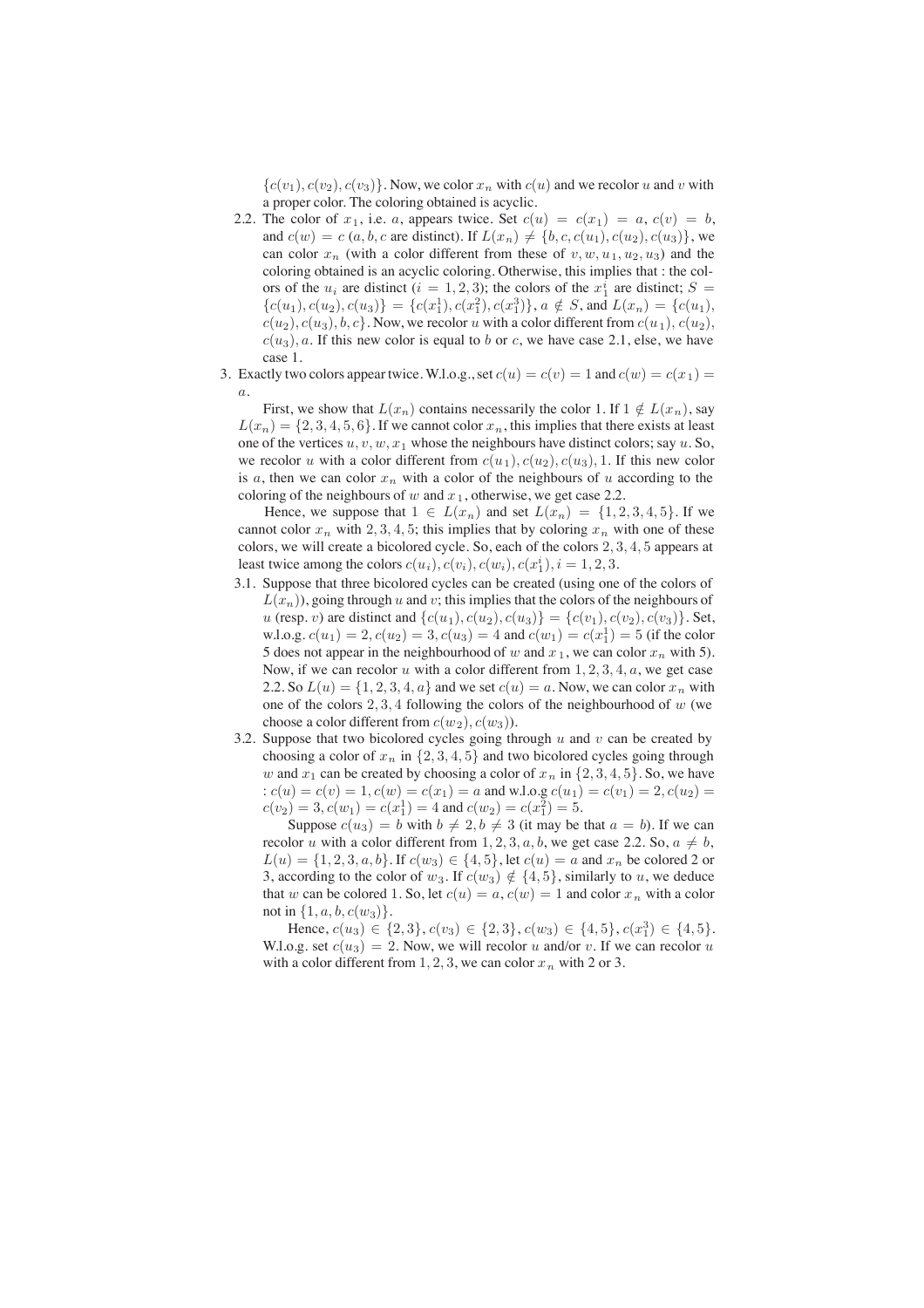So we must study the coloring of the neighbourhood of  $u$  (at distance 2). Let  $u_1^1, u_1^2, u_1^3$  be the other neighbours of  $u_1$  ( $u_2^1, u_2^2, u_2^3$  for  $u_2$ , and  $u_3^1, u_3^2, u_3^3$ for  $u_3$ ). We recall that at least one of  $u_1^1, u_1^2, u_1^3$  or  $u_3^1, u_3^2, u_3^3$  is colored by 1; say  $u_1^1$  (as well, one of  $u_2^1, u_2^2, u_2^3$  is colored by 1; say  $u_2^1$ ). So, if we can recolor u with a color different from  $1, 2, 3, c(u_1^2), c(u_1^3)$ , we are done. Assume that  $L(u) = \{1, 2, 3, b, c\}$   $(b \neq c, b \notin \{1, 2, 3\}, c \notin \{1, 2, 3\}, c(u_1^2) = c(u_3^1) = b,$  $c(u_1^3) = c(u_3^2) = c$ . Since  $c(u_1^1), c(u_1^2), c(u_1^3)$  are distinct, let us recolor  $u_1$ . Assign to  $u_1$  a color different from 1, 2, b, c. If its new color is different from 3, we are done (we can then easily recolor  $u$  with a color different from 1). So, suppose that the new color of  $u_1$  is 3. Hence, we cannot recolor u with a color in  $\{1, 2, 3, b, c\}$ , i.e. with b or c, if and only if  $\{c(u_2^2), c(u_2^3)\} = \{b, c\}$ . However, if  $L(u_2) \neq \{1, 2, 3, b, c\}$ , we can recolor  $u_2$ , then u. Finally, this implies that we have  $L(u) = L(u_1) = L(u_2) = \{1, 2, 3, b, c\}, \{c(u_1^1), c(u_1^2), c(u_1^3)\} =$  ${c(u_2^1), c(u_2^2), c(u_3^3)} = {1, b, c}$ . In this case, we assign the color 2 to  $u_1$  and  $u_2$ , the color 3 to u and the color 2 to  $x_n$ .

- 4. Suppose that a color appears exactly three times. It is easy to observe that if we cannot color  $x_n$ , this implies that the neighbours of at least one of the vertices  $u, v, w, x_1$  have distinct colors, say u. so we can recolor u and get case 2.2.
- 5. A color appears four times : there is only one possibility, i.e.  $c(u) = c(v) = c(w) = c(w)$  $c(x_1) = a$ . Since  $a \notin L(x_n)$ , if we cannot color  $x_n$ , this implies that the neighbours of at least one of the vertices  $u, v, w, x_1$  have distinct colors, say u. So, we can recolor  $u$  and get case 4.

## **References**

- [AB77] M.O. Albertson and D.M. Berman. Every planar graph has an acyclic 7-coloring. *Israel J. Math.*, (28):169–174, 1977.
- [BFDFK<sup>+</sup>02] O.V. Borodin, D.G. Fon-Der Flaass, A.V. Kostochka, A. Raspaud, and E. Sopena. Acyclic list 7-coloring of planar graphs. *J. Graph Theory*, 40(2):83–90, 2002.
- [BKW99] O.V. Borodin, A.V. Kostochka, and D.R. Woodall. Acyclic colourings of planar graphs with large girth. *J. London Math. Soc.*, 1999.
- [Bor79] O.V. Borodin. On acyclic coloring of planar graphs. *Discrete Math.*, 25:211–236, 1979.
- [Bur79] M.I. Burstein. Every 4-valent graph has an acyclic 5-colouring. *Bulletin of the Academy of Sciences of the Georgian SSR*, 93(1):21–24, 1979. In Russian.
- [Grü73] B. Grünbaum. Acyclic colorings of planar graphs. *Israel J. Math.*, 14:390–408, 1973.
- [KM76] A.V. Kostochka and L.S. Mel'nikov. Note to the paper of Grünbaum on acyclic colorings. *Discrete Math.*, 14:403–406, 1976.
- [Kos76] A.V. Kostochka. Acyclic 6-coloring of planar graphs. *Discretny analys.*, (28):40– 56, 1976. In Russian.
- [Mit74] J. Mitchem. Every planar graph has an acyclic 8-coloring. *Duke Math. J.*, (41):177– 181, 1974.
- [MOR04] M. Montassier, P. Ochem, and A. Raspaud. On the acyclic choosability of graphs. 2004. submitted.
- [MS04] M. Montassier and O. Serra. Acyclic choosability and probabilistic methods. 2004. Manuscript.